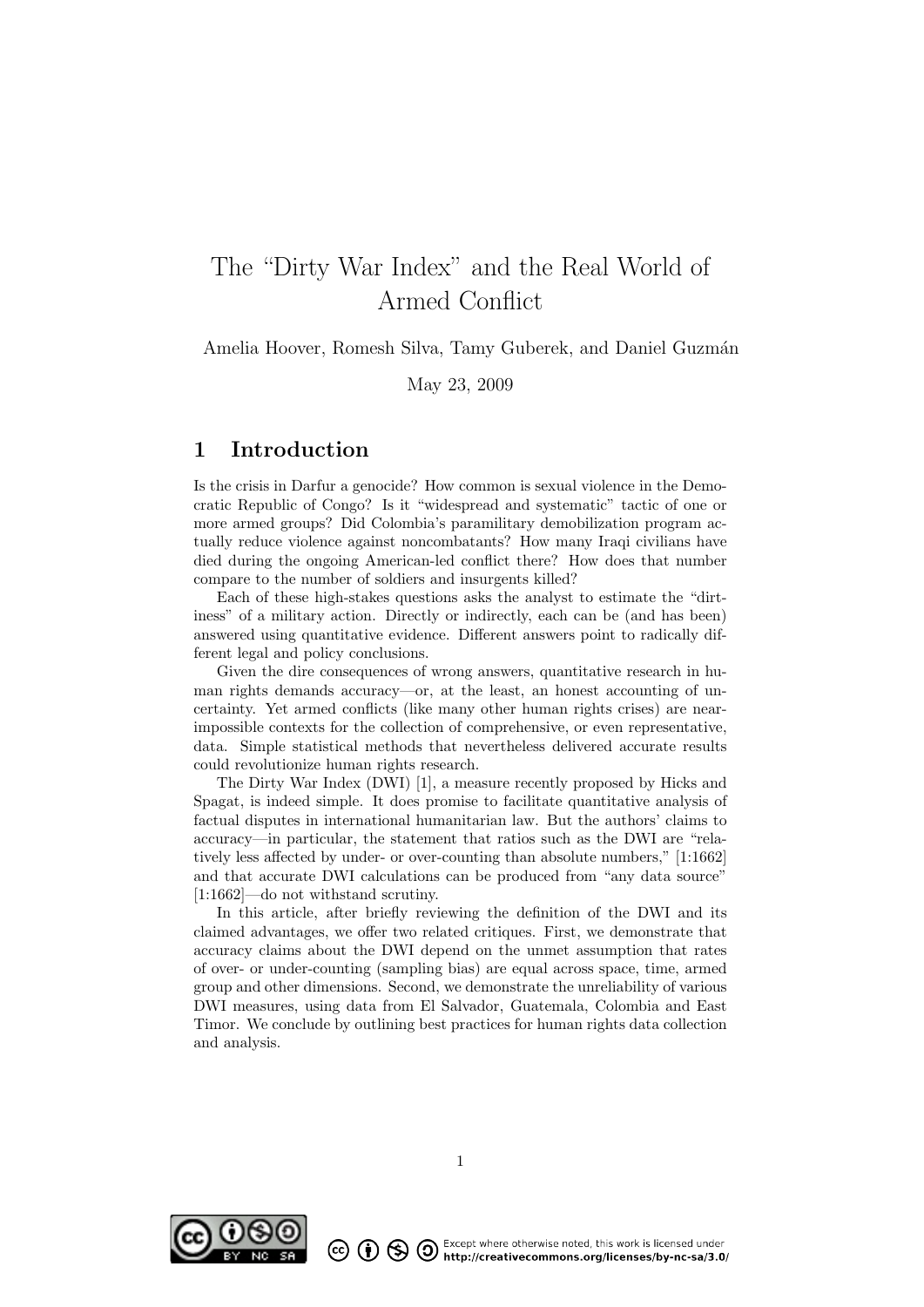### 2 About the DWI

Hicks and Spagat define the DWI as a simple rate: the number of "dirty" cases or outcomes, A, divided by the total number of outcomes,  $A + B$ , multiplied by 100. [1: 1658]

$$
DWI = \frac{A}{A+B} \times 100\tag{1}
$$

For example, an armed group that caused 10,000 fatalities, of which all were recorded and 5,000 were illegal ("dirty") noncombatant fatalities, would have a noncombatant-fatality DWI of  $\frac{5,000}{10,000} \times 100 = 50$ . Drawing on event data from the Colombian civil war, Hicks and Spagat calculate a number of DWI measures and identify the international legal statutes to which they apply.

Hicks and Spagat argue that use of the DWI statistic has a number of practical and theoretical benefits. While raw event data captures the magnitude of undesirable outcomes, Hicks and Spagat argue that the proportion of dirty outcomes is a more valuable statistic because proportions are "explicitly linked to international humanitarian law" [1:1658]. Additional Protocol 1 to the Fourth Geneva Convention of 1949, for example, prohibits among other things "incidental civilian casualties disproportionate to the advantage gained in attacking a military target" [2].

No other international legal standard references proportionality; still, the authors argue that proportions—of captured combatants executed, of noncombatant women sexually assaulted, and of combatants who are children, among others—are more valuable than absolute magnitudes because they "lend themselves to comparisons over time, between wars, between weapons, and between warring combatant groups to identify better versus worse performers" [1:1658].

Furthermore, claim Hicks and Spagat, DWI statistics can be computed from "any data source (media reports, epidemiological surveys, coroners' reports)" [1:1661], and "can be easily used and understood, facilitating interdisciplinary communication and research on war's effects" [1:1659].

Each of the DWI's advantages presupposes the accuracy of the measure. As we discuss below, however, its accuracy depends upon assumptions about overand under-counting that are seldom, if ever, met in a conflict situation.

# 3 The Equal Under-Counting Assumption

Hicks and Spagat state that "[a]lthough bias can affect DWI values, as ratios DWIs are relatively less affected by under- or over-counting than absolute numbers. For example, if a population generally under-reports war-related rape by 40%, this does not bias comparing rates between different combatant groups" [1:1662].

This statement lays bare a key assumption of the DWI enterprise, which we call the "equal under-counting assumption." Throughout their work, Hicks and Spagat assume that, except in cases of outright manipulation of data, rates of under-registration<sup>1</sup> are very similar or identical across different locations,

<sup>&</sup>lt;sup>1</sup>Note that we use the terms "under-registration", "under-reporting" and "under-counting" interchangeably—and that we focus on under-counting because it is significantly more common than over-counting.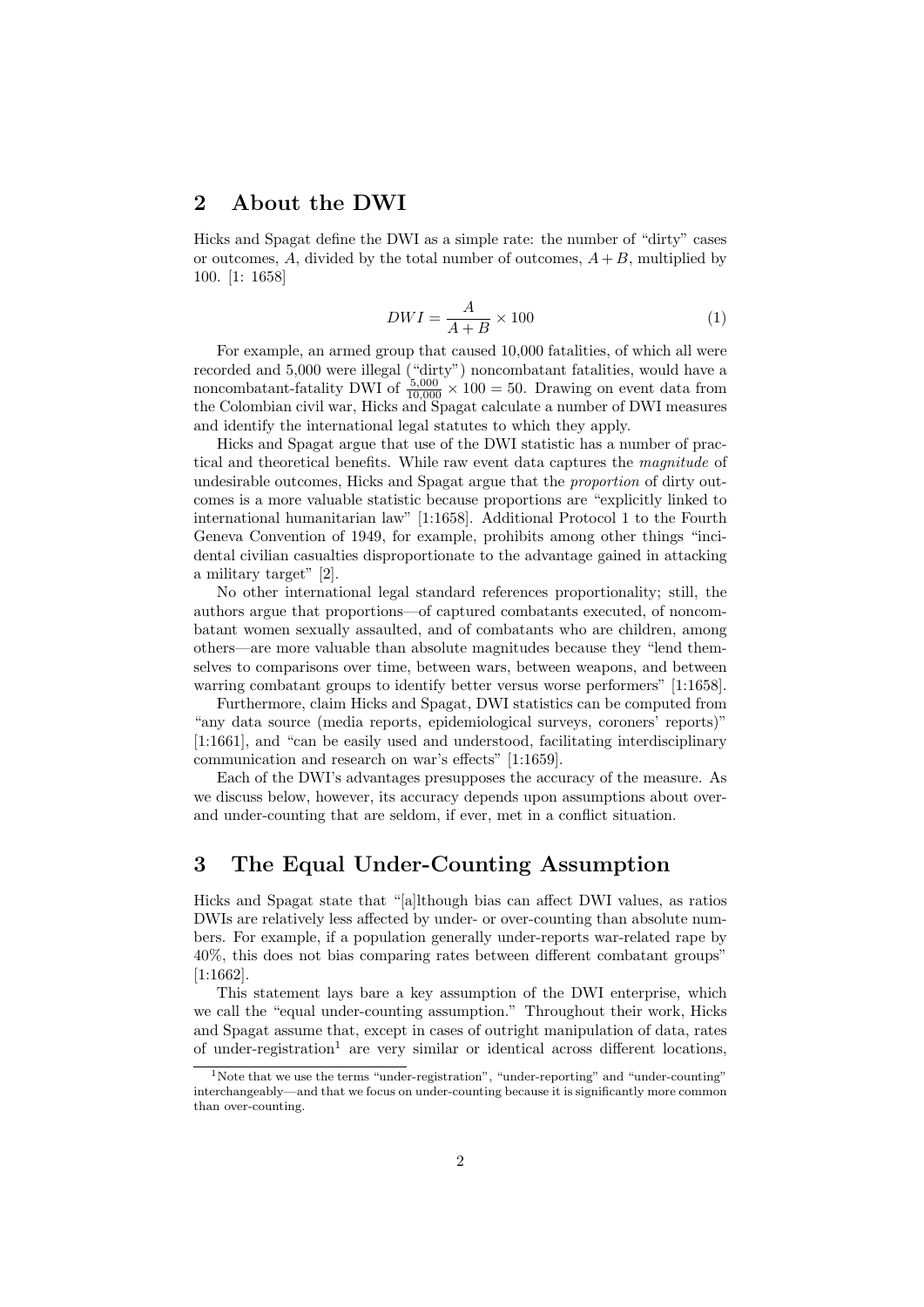perpetrator groups, victim groups, violation types and other dimensions of a conflict.

The equal under-counting assumption can be expressed mathematically with some simple algebra: for true dirty outcomes A, true non-prohibited outcomes  $B$ , and under-counting multipliers  $i, j$ , if

$$
\widehat{DWI} = DWI \tag{2}
$$

then the following equality must hold:

$$
\frac{A}{A+B} = \frac{\hat{A}}{\hat{A}+\hat{B}} = \frac{Ai}{Ai+Bj}
$$
(3)

i.e.,

$$
i = j. \tag{4}
$$

Consider the hypothetical scenario above in Section 2, in which the true number of noncombatant deaths is 5,000 and the true number of combatant deaths is 5,000 (for a combined total of 10,000 deaths). If clean and dirty outcomes are reported at an equal rate (say, 40%), the measured DWI is equal to the true DWI, as Hicks and Spagat suggest:  $\frac{0.4 \times 5{,}000}{0.4 \times 5{,}000 + 0.4 \times 5{,}000} \times 100 = 50$ .

But what if clean outcomes are reported more frequently than dirty outcomes (as is very common)? If  $i \neq j$ , then the DWI may be very inaccurate indeed. If only 25% of noncombatant fatalities are recorded while 75% of combatant fatalities are recorded, the DWI is  $\frac{0.25 \times 5{,}000}{0.25 \times 5{,}000+0.75 \times 5{,}000} \times 100 = 25$ , half the true proportion of dirty outcomes.

To take a less abstract example, Hicks and Spagat report DWI statistics for Colombian armed groups, assuming equal levels of under-reporting across six very different categories of violence: civilians killed by paramilitaries, civilians killed by guerrillas, civilians killed by government forces, combatants killed by paramilitaries, combatants killed by guerrillas, and combatants killed by government forces [1:1659]. The greater the difference between reporting rates for civilian deaths and reporting rates for combatant deaths, the more misleading an individual DWI will be; if reporting also varies across fatalities caused by different forces (government, paramilitary and guerrilla), then comparisons between the groups will be similarly misleading.

The accuracy and comparability of DWI statistics depend fundamentally upon the equal under-counting assumption—yet the assumption is entirely implausible in a conflict situation. Reporting rates for violent incidents vary in complex and unpredictable ways within any given conflict: by region, by perpetrator, and by key victim characteristics such as gender, race, ethnicity and combatant status. This variation typically results not from malfeasance but from complexity and scarcity in the reporting process. Social networks, trust, resource availability, grant-making, access to violent areas, conflict-related migration flows, and even weather can strongly—but not randomly—affect reporting rates at the micro level.

Perhaps the most analytically frustrating source of bias in violence statistics is violence itself: violent areas or situations are often inaccessible to human rights observers, government officials or other monitors, such that particularly extreme outbursts of violence may be severely underreported until well after the fact. Areas of extreme violence are likely to have high proportions of "dirty"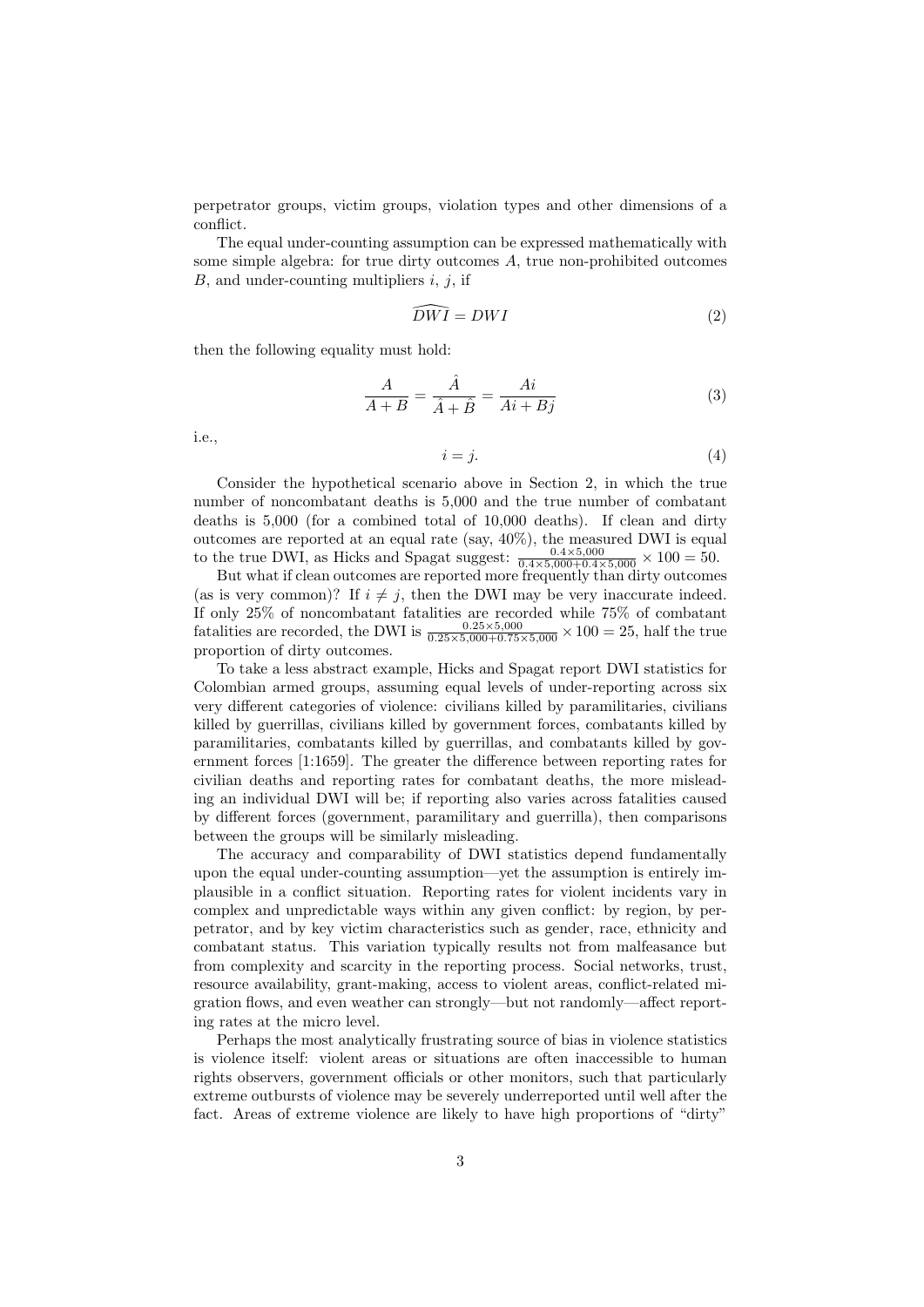outcomes, and unlikely to be available for measurement. In this situation, DWI statistics would inflate the proportion of "clean" outcomes, obscuring what they are intended to measure.

This is a practical, not a solely theoretical critique. As we illustrate in Section 5 below, extremely uneven under-reporting of violent events is the rule, not the exception.

## 4 DWIs and Common Data Sources

Hicks and Spagat state that the DWI can be calculated using "any type of data" [1:1661]. However, given the sensitivity of the DWI measure to withincase variation in under-registration, the condition that data be "adequately valid, accurate and comprehensive" effectively disqualifies most real-world data sources. In our experience, datasets that meet Hicks' and Spagat's conditions for "adequacy" are exceedingly rare.<sup>2</sup>[4][5][6][7] In this section we discuss in turn three types of datasets that the authors suggest will be "adequately valid, accurate and comprehensive": epidemiological surveys, media reports and coroners' reports. We conclude, contra Hicks' and Spagat's assertion, that DWIs can seldom be confidently calculated from any of these sources.

Like most surveys, epidemiological surveys are based on probability sampling: a random sample is drawn from the population in order to measure the rate of occurrence of a phenomenon within that population. Unfortunately, probability samples typically perform relatively poorly as measures of elusive phenomena [8][9]—such as direct conflict mortality. For example, sexual violence, killings, forced disappearances and arbitrary detentions will likely not be realiably captured by a random, population-based survey. Even a carefully designed cluster sample survey of well-remembered rare events such as deaths, recalled over a short period, tends to produce under-estimates with very wide confidence intervals.

In their work estimating noncombatant mortality in Kosovo, Spiegel and Salama [10] report "a number of limitations to our study," each of which "would have led to an underestimation of mortality but would not have altered our major conclusions. [T]he small number of deaths and missing people in our study has resulted in wide [confidence intervals]." Summarizing, Spiegel and Salama maintain that "Current population-based methodologies, such as cluster surveys, require technical expertise and considerable logistic support and may lack precision when documenting rare events such as deaths."

Given that high-quality epidemiological surveys produce wide confidence intervals even for estimates of easily identifiable phenomena, such as conflict mortality, it would be inappropriate to conduct calculations like the DWI using simple point estimates. We also note that confidence intervals for subsets of conflict mortality statistics, such as "dirty" versus "clean" mortality, are wider still than those for global estimates. Hence, the ability of the DWI, applied to survey-based data, to identify proportional differences with the required statistical power is necessarily weak.

Passive surveillance systems, such as media reports, hospital records, and coroners' reports, when assessed in isolation, lack even the benefit of a defen-

 $2B$ osnian Book of the Dead, a near-comprehensive account of killings during the civil war in Bosnia, is the single exception to this rule known to the authors.[3]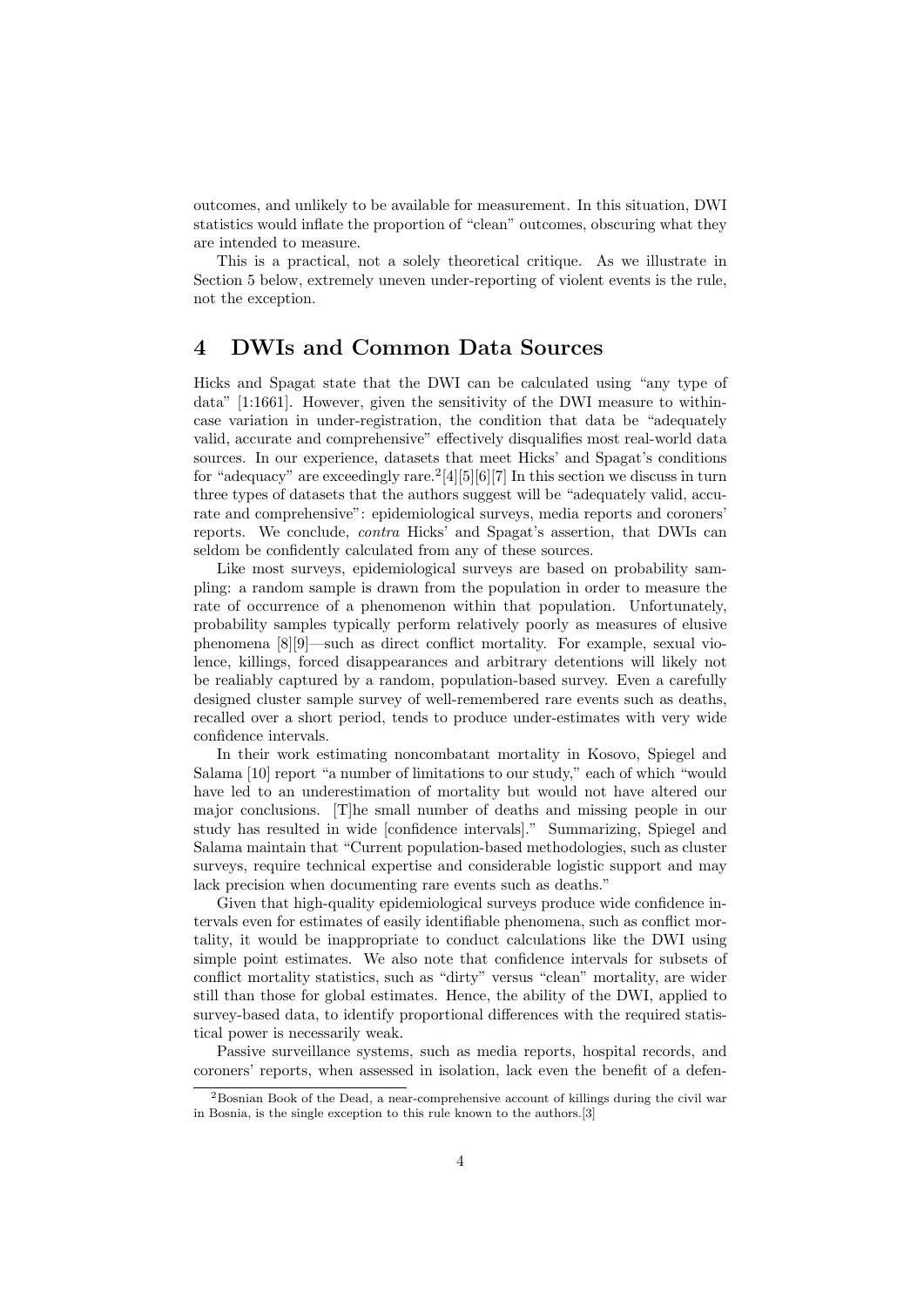sible confidence interval. Like most data about violence, these are convenience samples—non-random subsets of the true universe of violations. Any convenience dataset will include only a fraction of the total cases of violence; as discussed in the preceding section, fractional samples can never be assumed to be random or representative.

Even in industrialized countries with well-developed administrative systems, such passive surveillance systems are vulnerable to errors and bias. Monkonnen demonstrated that the proportion of homicides recorded in newspapers and coroners' varied over time.[11] Monkkonen further noted that both coroners' reports and media reports systematically underestimated homicides in years of high homicide incidence.

DWIs cannot with confidence be constructed from any single uncorrected data source. While the quality of the underlying estimates (of dirty and clean outcomes) varies widely between epidemiological surveys and convenience samples, even the best single data source is almost always insufficient. Although the process is necessarily more complicated, drawing from and triangulating between several data sources often provides the most accurate portrait of data collection processes and (by implication) the violent events those processes were intended to measure.

An approach which encompasses multiple data sources and complementary measurement strategies is required to clarify both absolute and relative magnitudes of different violent outcomes. In Section 5.3 below, drawing on recent findings in Timor-Leste, we show how a valid decomposition of direct versus indirect conflict mortality in protracted conflicts requires multiple, complementary data sources and methods to overcome the significant inherent flaws of individual data sources and methods.

### 5 Examples

In this section, we present data excerpts from a number of conflicts and discuss their implications for the utility of the DWI. Our analysis focuses on the comparison of multiple, independently-collected samples. We show that across samples, there is generally a wide variation in reporting rates over time, space, and perpetrator. Even small differences in true levels of dirty outcomes across any of these dimensions may be strongly amplified (or entirely obscured) by reporting rate variations.

In Guatemala, press sources, in particular, completely failed to capture the massive rise in violence that accompanied the Guatemalan Army's genocidal tierra arrasada campaign across the Mayan highlands in the early 1980s. Each data source on the Guatemalan conflict, taken in isolation, leads to fundamental misunderstandings of the overall conflict. Similarly, three major data sources on El Salvador's 1980-1992 conflict cover "dirty" outcomes at rates that vary substantially over both space and perpetrating group. Again, choosing any individual data source, or comparing DWI statistics from different data sources, would lead to serious misinterpretations of intra-conflict dynamics.

Our third example considers data from Timor-Leste, comparing a convenience sample of narratives from an oral history project with a household mortality survey. We show that although the two sources are superficially similar, they yield DWI's differing by more than a factor of three. We close by dis-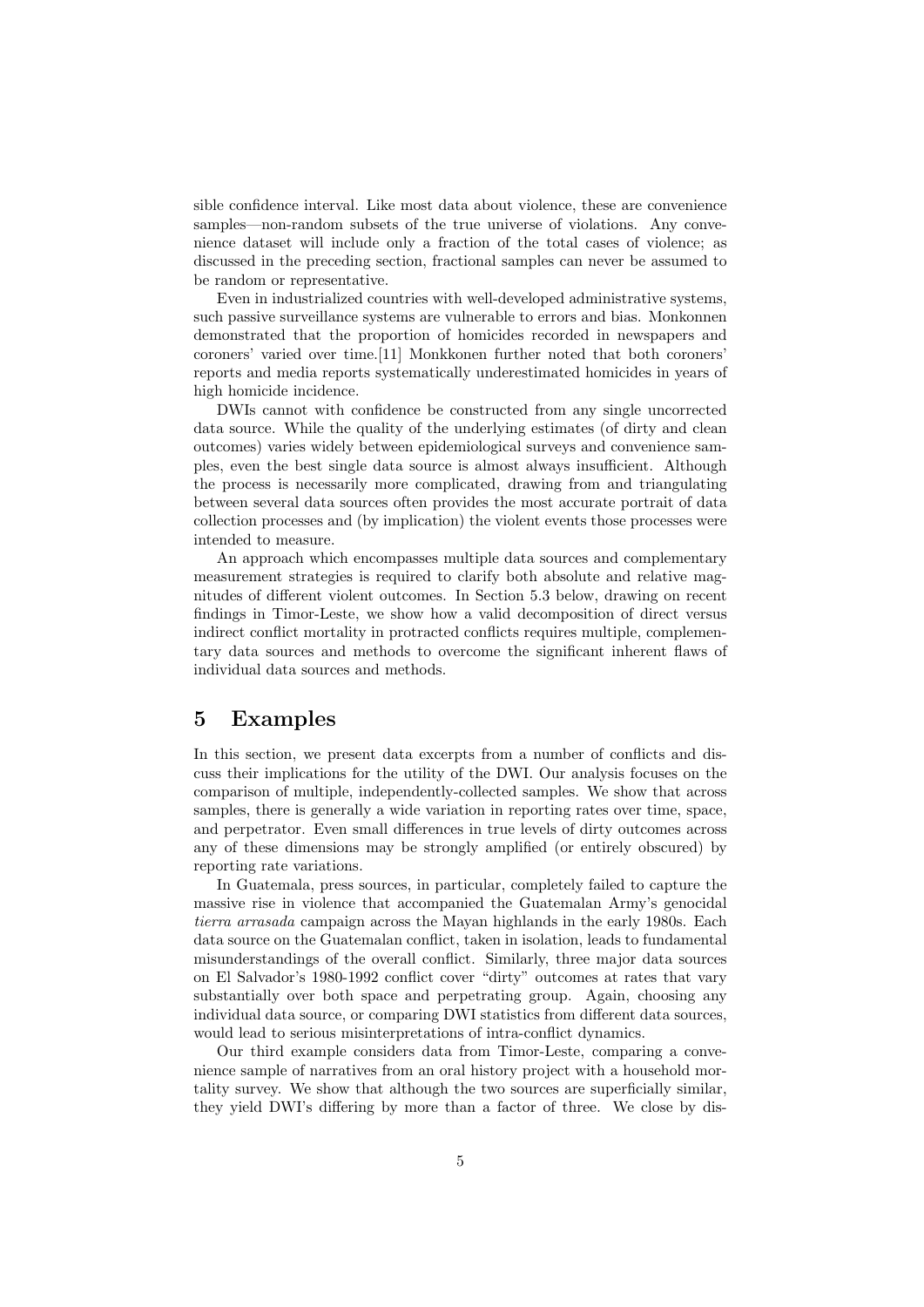cussing how deliberate data manipulation—in this example, the case of Colombia's "false guerrillas"—affects DWI measurements.

### 5.1 Guatemala: The Inadequacy of a Single Convenience Sample, I

During Guatemala's internal armed conflict (1960-1996), several data collection efforts documented ongoing violence. The Guatemalan case illustrates how different convenience samples, given differential access to geographic areas and social networks, can present an almost inverse account of the past.

The graph below shows killings and disappearances in Guatemala during the conflict, as recorded by three different sources: a comprehensive review of the press (blue line), documentation by non-governmental human rights sources (red line),<sup>3</sup> and testimonies by witnesses and victims' family members (green line). Most notably, media sources reported close to zero cases during the early 1980's, while retrospective testimony (and, to a lesser extent, human rights casefiles) show a massive spike in violence against noncombatants during these years. This is due to the concentration of media resources and attention in urban areas.

Documentary and interview sources, on the other hand, largely failed to capture data on low-level urban repression during the 1960s and 1970s, which was covered in the press. In addition, these sources reported only a fraction of urban violence in the years before and after its reported peak. The correlation between press data and all other sources for Guatemala is  $\rho \approx 0.4$ 

#### **Total Reported Deaths in Guatemala, by Year**



<sup>3</sup>These include primarily the Guatemalan Human Rights Commission (CDHG), or in Spanish, Comisión de Derechos Humanos de Guatemala and the Grupo de Apoyo Mutuo (GAM).

 $4$ Other sources include interviews and documentary sources collected by the Centro Internacional para Investigaciones en Derechos Humanos (CIIDH), as well as the Catholic Church's Recovery of Historical Memory project (REMHI) and the UN Commission for Historical Clarification (CEH).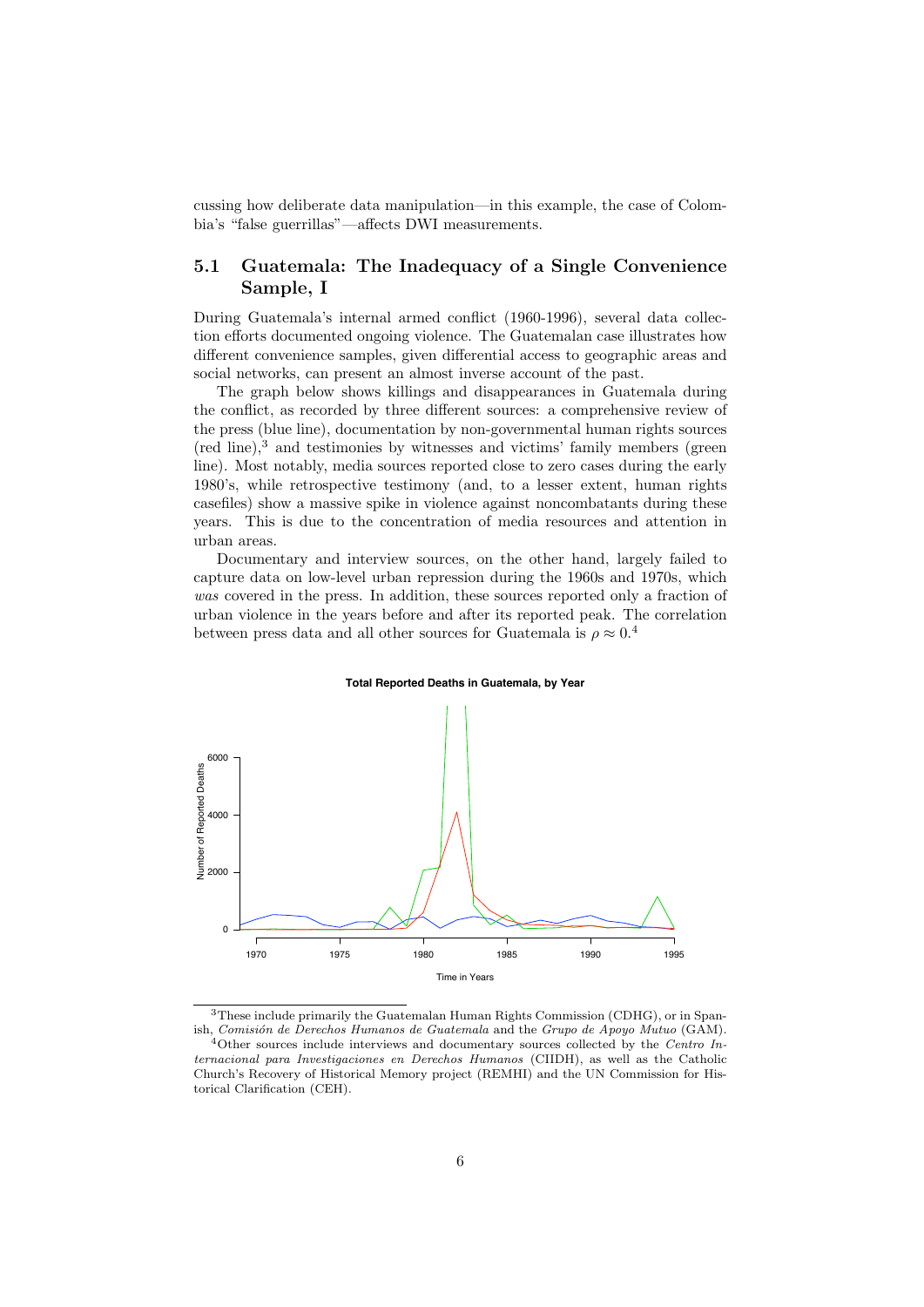The report of the UN Commission for Historical Clarification (CEH) in Guatemala concluded that in early 1980's, the Guatemalan army committed acts of genocide against the Mayan population.  $\frac{5}{12}$  [12] In all, over 200,000 people died during three decades of conflict in Guatemala. Had the project depended exclusively on press sources, these facts would have remained utterly invisible.

The relevance of these findings to the DWI is clear. When an ostensibly reliable data source such as a comprehensive press database misses the vast majority of violence in a particular period, location, or group, the equal under-counting assumption is incorrect, and leads to incorrect conclusions. In the Guatemalan case, the vast majority of uncounted deaths were those of noncombatants clearly a dirty outcome; yet a DWI statistic calculated from press data would have found the Guatemalan conflict relatively clean.

### 5.2 El Salvador: The Inadequacy of a Single Convenience Sample, II

The United Nations-sponsored Truth Commission for El Salvador (TRC) concluded that state and state-sponsored agents perpetrated the vast majority of human rights violations against noncombatants during that country's twelveyear civil war.[13] Beyond that basic finding, much of the intra-conflict variation in violence remains subject to debate. Indeed, even the number of persons killed in the conflict is subject to debate; non-scientific estimates range from 30,000 to 70,000 or more persons (i.e., approximately 0.6% of the pre-war population to approximately 1.4% of the pre-war population).

The three most comprehensive existing datasets on the Salvadoran conflict display large variations across space, perpetrating group, and other factors, an outcome that would suggest serious instability in DWI calculations even if total numbers of "clean" outcomes (violent outcomes occurring to combatants) could be accurately known. The list of violations against noncombatants reported to the TRC totals approximately 7,000, while the non-governmental Commission for Human Rights lists approximately 23,000 violations and the NGO El Rescate coded approximately 22,000 violations from the case files of the Archbishopric of San Salvador's Legal Aid office (Tutela Legal).

<sup>5</sup>The CEH's finding was supported by the multiple systems estimate that triangulated three sources to overcome their bias and coverage limitations.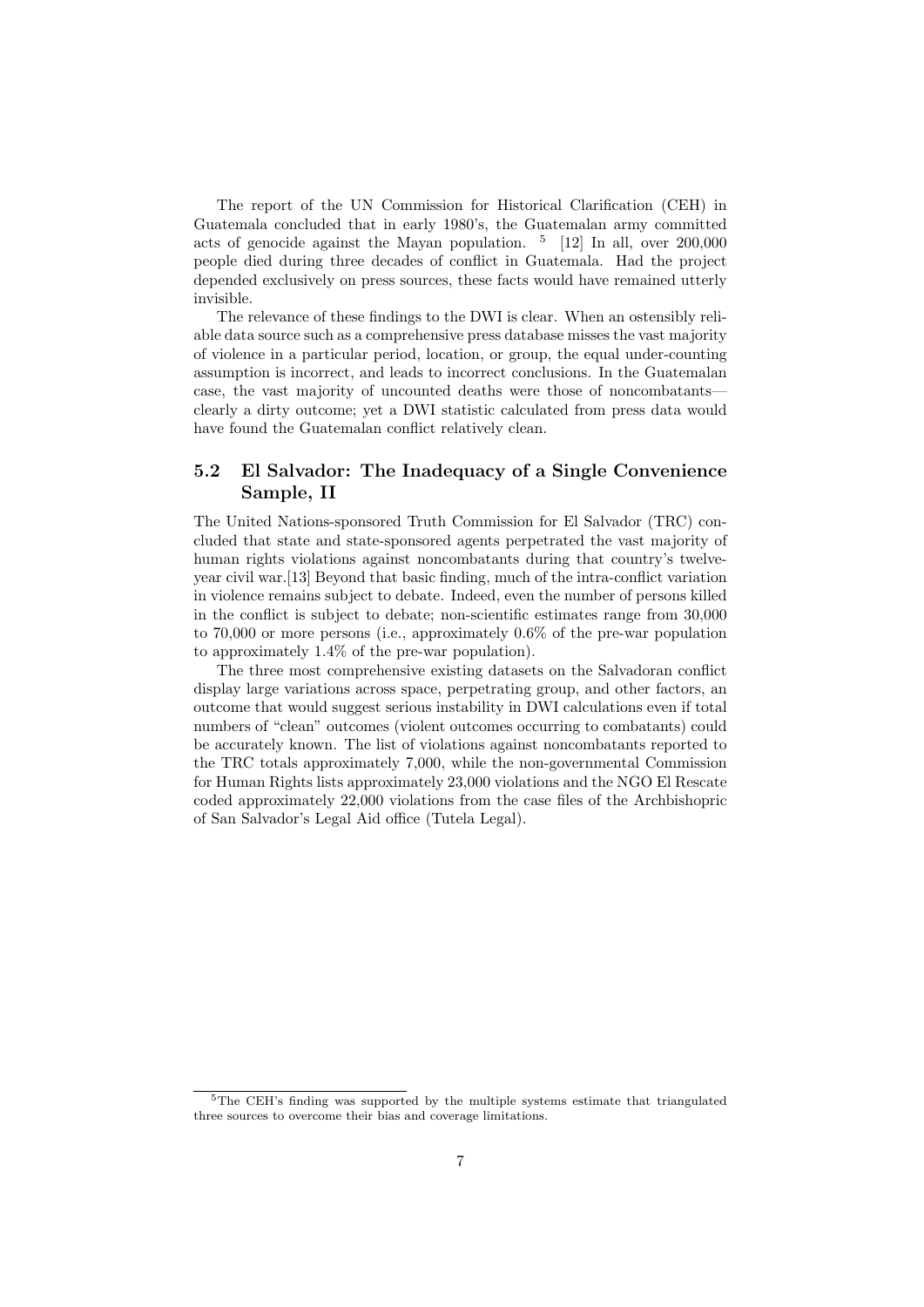| Department   | <b>CDHES</b> | Rescate  | <b>UNTRC</b> |
|--------------|--------------|----------|--------------|
| San Salvador | 35.18%       | 30.60%   | $10.91\%$    |
| Unknown      | 19.82%       | 5.11%    | 3.15%        |
| San Miguel   | $6.85\%$     | 4.32%    | 1.46%        |
| La Libertad  | $6.72\%$     | $6.24\%$ | 4.29%        |
| Usulutan     | $6.70\%$     | $5.49\%$ | 3.05%        |
| Morazan      | $5.12\%$     | 8.90%    | $6.35\%$     |
| Ahuachapan   | 3.08%        | $0.67\%$ | 1.17%        |
| Chalatenango | $3.00\%$     | $7.41\%$ | 31.47\%      |
| La Paz       | 2.78%        | $3.11\%$ | 3.43%        |
| Cuscatlan    | 2.66%        | 12.62\%  | 11.93%       |
| Santa Ana    | $2.61\%$     | $5.52\%$ | 2.98%        |
| San Vicente  | 2.38%        | 5.38%    | 9.19%        |
| Cabanas      | 1.44\%       | 2.66%    | 7.90%        |
| Sonsonate    | 1.25\%       | 1.26\%   | $2.29\%$     |
| La Union     | $0.42\%$     | 0.71%    | $0.41\%$     |

Table 1: Percent of Violations by Department, Three Data Sources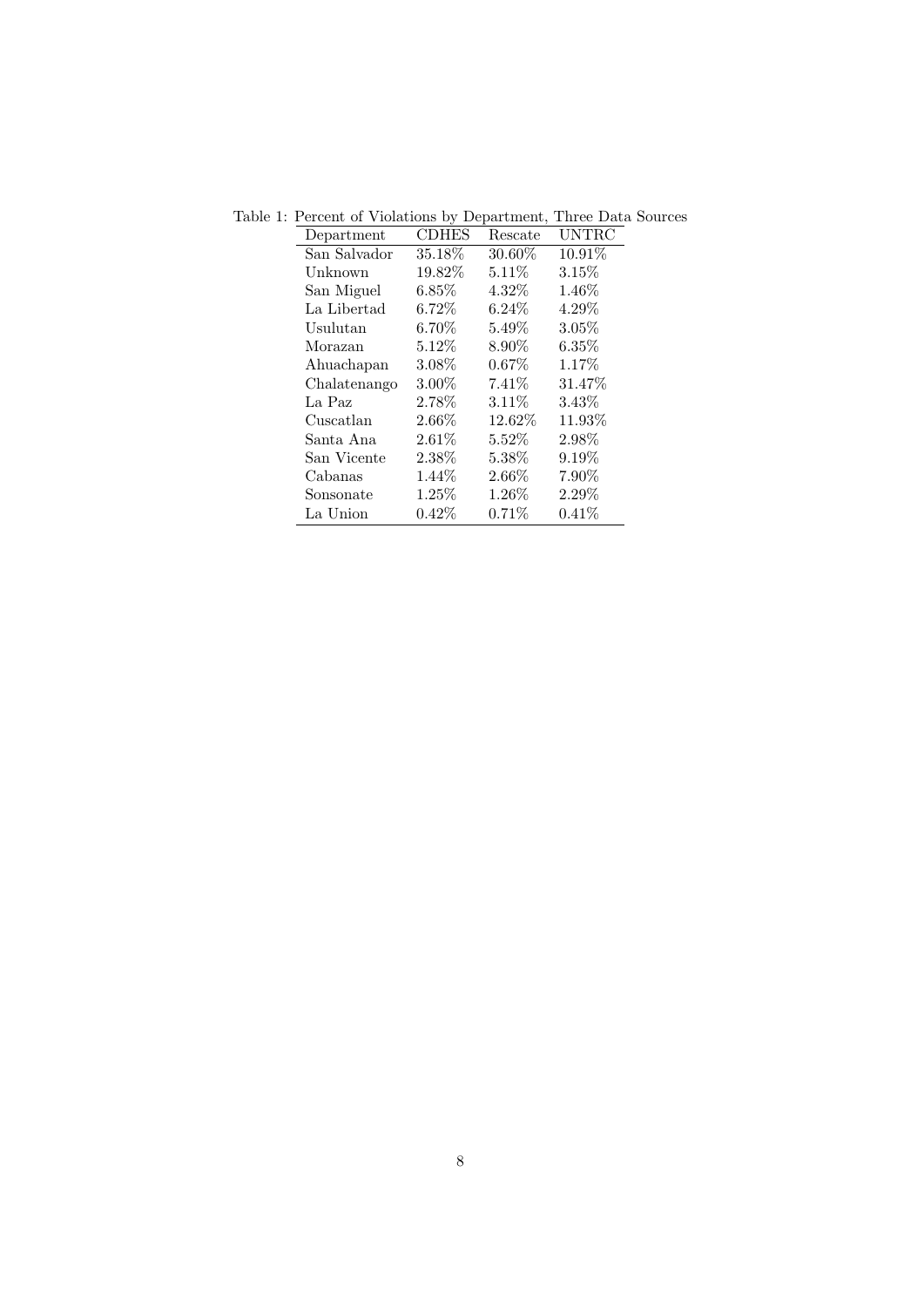In Table 1, note the large variations across El Salvador's fourteen departments, especially departments with high reporting density such as San Salvador and (in one case) Chalatenango. During the war, Chalatenango was a free-fire zone, highly lethal to its remaining civilian population and largely inaccessible to outside observers, while San Salvador, though less violent, was highly accessible. The types of violations reported in these three datasets are highly dependent upon social networks for the safe passage of persons and information; variations in reported levels of violence likely reflect variations in access or networks, rather than true spatial variations in the level of violence.

No reliable estimate of "dirty" (or, for that matter, clean) outcomes by department has yet been produced; this is consequential because perpetrating groups, including the five organizations of the FMLN (Frente Farabundo Martí para la Liberación Nacional) insurgent coalition and several state groups, tended to maintain geographically specific zones of control.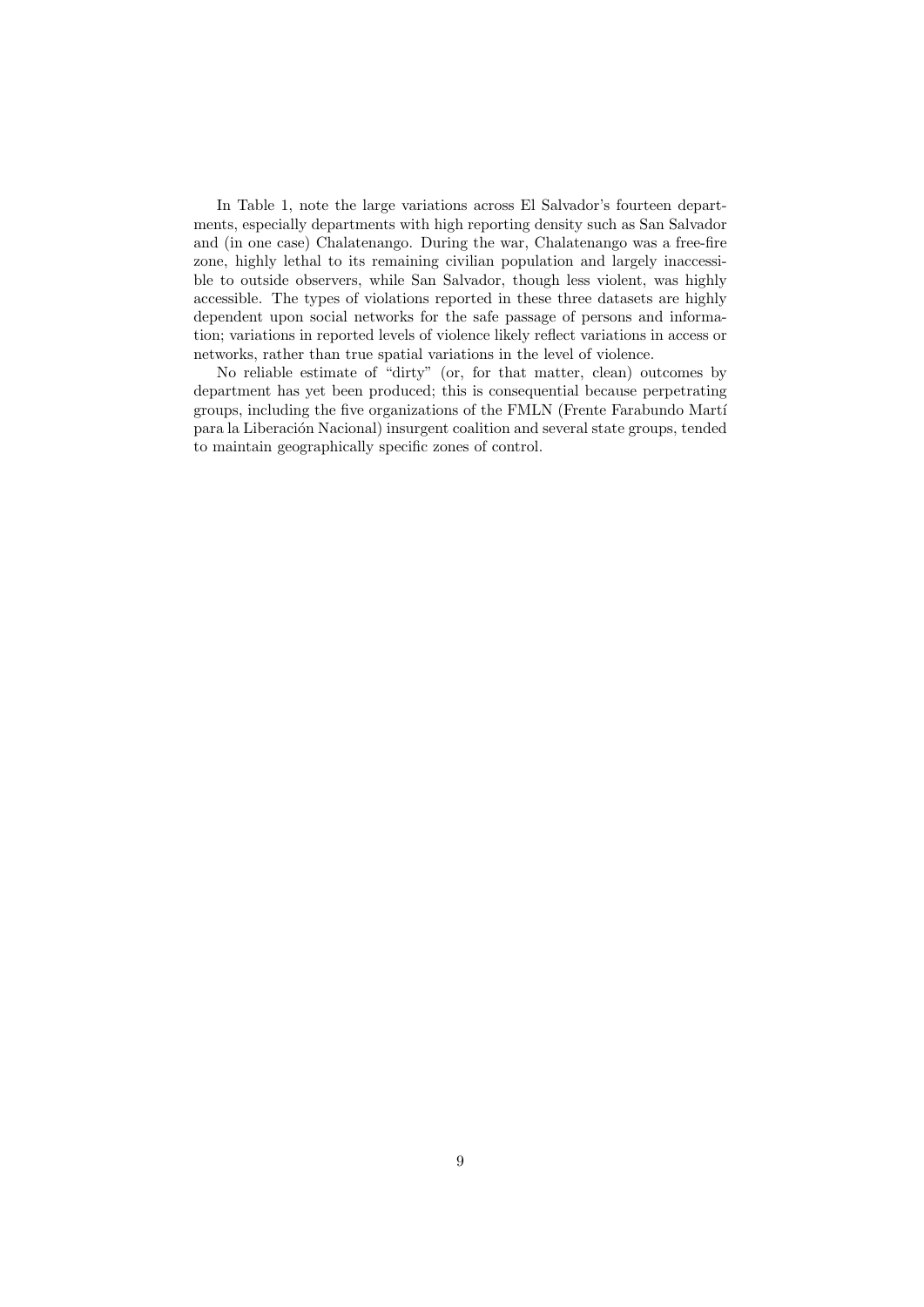| Perpetrator                | <b>CDHES</b> | Rescate  | <b>UNTRC</b> |
|----------------------------|--------------|----------|--------------|
| Salvadoran Army            | 38.15%       | 47.29%   | 49.39%       |
| National Police            | 15.62%       | 5.35%    | 1.53%        |
| Death Squad                | 13.79%       | 5.55%    | 6.88%        |
| Unknown                    | 8.21\%       | 19.31\%  | 8.41\%       |
| National Guard             | 8.15\%       | $3.52\%$ | $9.64\%$     |
| Customs or Treasury Police | 7.13\%       | 2.04%    | 3.26%        |
| Paramilitary               | 5.38%        | 2.85%    | 16.26%       |
| Other                      | 1.99%        | 6.78%    | $0.00\%$     |
| <b>FMLN</b>                | 1.59%        | $7.30\%$ | 4.63%        |

Table 2: Percent of Violations by Perpetrator Group, Three Data Sources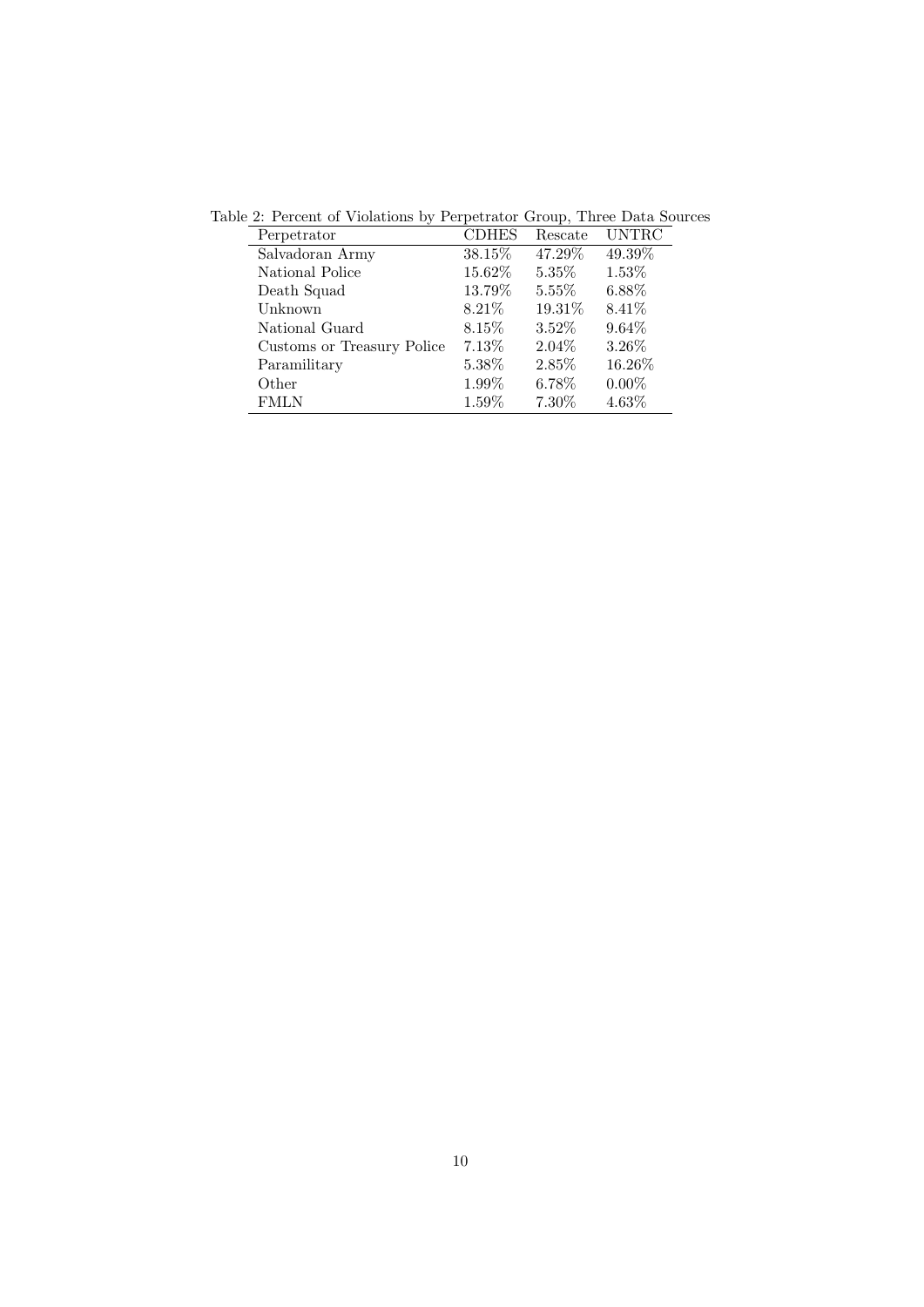In Table 2, note that data on perpetrating organizations, like data on geography, varies significantly by source. No accurate count of combatant deaths exists; however, the Truth and Reconciliation Commission lists approximately 11,000 armed forces deaths and approximately 1,100 FMLN deaths, with the caveat that the FMLN list is quite incomplete. Calculating DWI measures (noncombatants killed over total killings for each group) for each dataset based on these estimates of combatant deaths produces the following estimated DWI measures:

- $\widehat{CDHES}_{State} = \frac{0.3815 \times 23,000}{1,100+0.3815 \times 23,000} \times 100 \approx 89$
- $\widehat{CDHES}_{FMLN} = \frac{0.0159 \times 23,000}{11,000+0.0159 \times 23,000} \times 100 \approx 3$
- $\widehat{Rescale}_{State} = \frac{0.4729 \times 22,000}{1,100+0.4729 \times 22,000} \times 100 \approx 90$
- $\widehat{Research}_{FMLN} = \frac{0.0730 \times 22,000}{11,000+0.0730 \times 22,000} \times 100 \approx 13$
- $\widehat{TRC}_{State} = \frac{0.4939 \times 7{,}000}{1{,}100 + 0.4939 \times 7{,}000} \times 100 \approx 75$
- $\widehat{TRC}_{FMLN} = \frac{0.0463 \times 7{,}000}{11{,}000 + 0.0463 \times 7{,}000} \times 100 \approx 3$

DWI measures of the relative "dirtiness" of state and FMLN forces vary significantly according to the dataset chosen. State forces clearly committed many more atrocities than FMLN forces in this conflict. But were they thirty times as dirty, seven times as dirty, or twenty-five times as dirty? These radically unstable comparisons suggest the extent to which DWI measures computed from different sources are not, in fact, usefully comparable.

### 5.3 Timor-Leste: Multiple, Independent Data Sources and Complementary Estimation Methods

In Timor-Leste, Silva and Ball studied conflict-related mortality during the Indonesian occupation using three sources: a convenience sample of almost 8,000 testimonies collected by the official truth commission, a retrospective mortality survey, and a census of public graveyards. <sup>6</sup> [14] They showed that, in such a protracted armed conflict, complementary methods are needed to separate conflict-related mortality into its direct and indirect components.<sup>7</sup> [14]

Silva and Ball found that survey data and methods effectively estimated excess deaths from famine, a population-based phenomenon which accounted for approximately 84,200 deaths. But the population-based survey produced very wide confidence intervals for estimates of direct conflict deaths, an elusive phenomenon. (Using multiple methods, they estimated approximately 18,600

 $6$ Anonymized data available at http://www.hrdag.org/resources/timor-leste\_data. shtml.

<sup>7</sup> In this study "indirect deaths" included deaths due to hunger and disease in excess of those which were expected based on the prevailing mortality and population growth rates prior to the onset of conflict. Direct deaths included killings and enforced disappearances.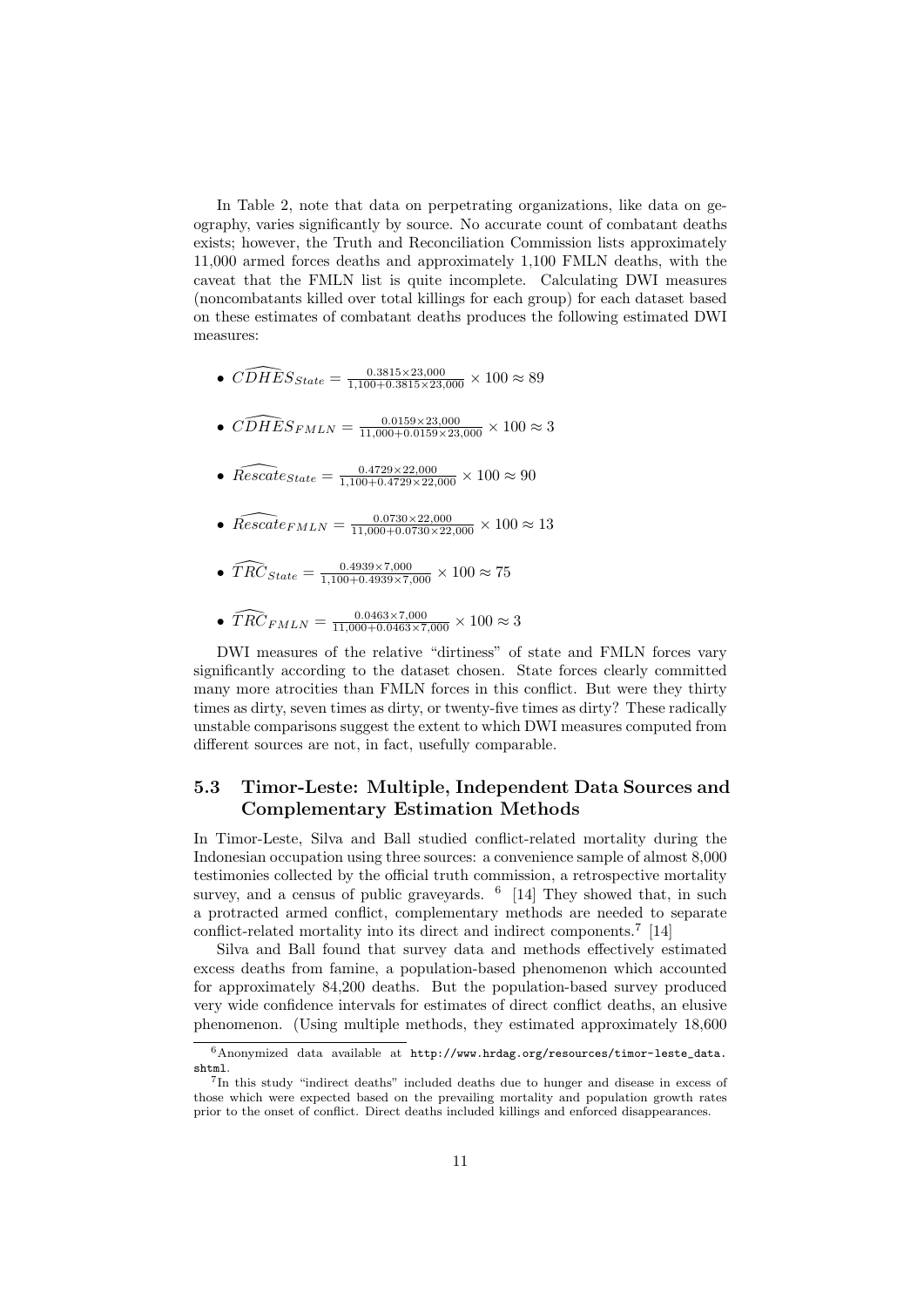direct killings and disappearances during the occupation.) In contrast, multiple systems estimation applied to all three available data sources provided reasonably precise estimates of direct deaths, but very imprecise estimates of indirect deaths.

Well-constructed convenience samples may be correlated in broad terms. Conflict-related deaths (including both direct and indirect mortality: killings, enforced disappearances and famine deaths), as documented by the mortality survey and the testimony dataset, are correlated across time at  $\rho = 0.97$  and geographic space at  $\rho = 0.87$ .

But such observed similarities are deceptive: their relative impacts on a DWI would differ by over 350%. Using survey estimates, a DWI measuring the relative magnitude of direct conflict deaths to indirect deaths is approximately  $\frac{16,090}{102,620} \times 100 = 15.7$ .<sup>8</sup> The same DWI, constructed using the database of testimonies collected by the official truth commission, yields  $\frac{5,955}{10,809} \times 100 = 55.1$ .<sup>9</sup> Put differently, there is more than a three-fold difference in this DWI measure for Timor-Leste based on these two datasets; clearly, the DWI is not robust to measurement differences.<sup>10</sup>

Both convenience and survey methods, and all three datasets (the survey, the testimonies, and the graveyard census) proved necessary to understand the magnitude, pattern and proportional responsibility for the different cause-specific mortality phenomena in Timor-Leste<sup>[14]</sup>. In Timor-Leste as elsewhere, reliance on individual data sources leads to serious misinterpretations of the relative and absolute scale of conflict mortality. Significant variation in under-registration (by type of violence, region, or perpetrator) results in essentially arbitrary DWI measures for this conflict.

### 5.4 Colombia's False Guerrillas: a cautionary tale

The biases discussed in this paper are generally "side effects" of good-faith data gathering efforts. However, actors contesting dirty wars are often aware of public perceptions of their behavior, and they may therefore attempt to deliberately bias data on violent events. For example, the Colombian Army has been found to create "false guerrillas": noncombatants who are kidnapped, killed, dressed as guerrillas and presented as deaths in combat.<sup>11</sup>

Hicks and Spagat acknowledge that reports of war outcomes can be deliberately biased by parties to the conflict (1662). But note that Colombia's "false guerrillas" directly affect the analysis by perpetrator presented in Hicks' and Spagat's Table 1, "Dirty War Index for Attacks by Actors in the Colombian Conflict, 1988-2005: Civilian Versus Combatant Mortality."

One result of the false guerrilla phenomenon is that the reported number of civilians killed is artificially low, while the reported number of combatants killed

 ${}^{8}$ The numerator is the number of direct conflict deaths estimated by the survey (16,090), and the denominator is the number of total direct and indirect deaths estimated by the survey  $(16, 090 + 86, 539 = 102, 620)$ 

 $9$ This measure is constructed by adding disappearances and civilian killings (835+5,120 = 5, 955) in the numerator, and these plus excess civilian deaths due to hunger and disease  $(835 + 5, 120 + 4, 854 = 10, 809)$  in the denominator.

 $^{10}\rm{Ne}$  estimate includes combatant deaths for the Timorese guerrillas and Indonesian Army, for which no reliable estimates exist.

 $11$ <sup>The term used in Colombia is *falsos positivos*, suggesting both positive outcomes for the</sup> Army and an incorrect "diagnosis" of guerrilla status. [15]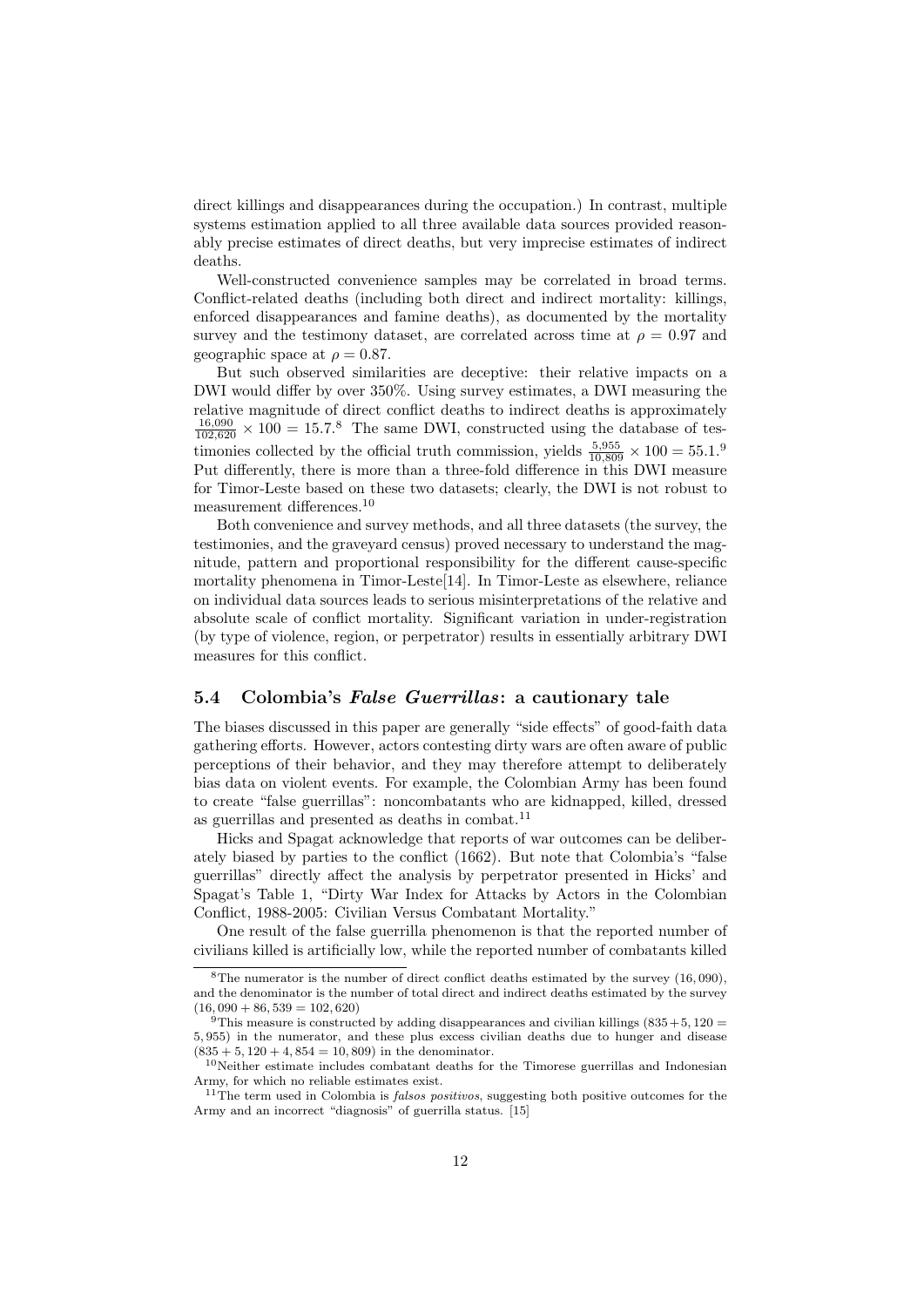is artificially high. When this is corrected, the DWI result for the government forces will appear significantly "dirtier" than presented in Table 1. But by how much? As of March 2009, media sources have identified at least one hundred cases; Colombian human rights groups report many more, and have documented this practice in many regions of Colombia over several years.[15] Until the full magnitude of this phenomenon is rigorously estimated, the extent to which Army's data manipulation distorts the DWI remains unknown.

# 6 Interpretability of the DWI

Hicks and Spagat contend that DWIs "lend themselves to comparisons over time, between wars, between weapons, and between warring combatant groups to identify better versus worse performers" [1: 1658]. Yet indices such as the DWI, in addition to incorrectly measuring rates of prohibited outcomes, may conceal the effects they purport to measure, leading to serious errors of interpretation.

The DWI, like any rate, eliminates absolute magnitudes in order to make situations more easily comparable. This can be a benefit in some circumstances. However, when comparing conflict violence perpetrated by multiple groups, both absolute and relative magnitudes of violence are important measures. Consider a hypothetical case in which one marginal party to a conflict kills ten people during a given period of time, five combatants and five (illegally targeted) civilians. During the same period, a major armed actor has committed 1,000 murders, killing 500 combatants and 500 civilians. The DWI measures these two actors as equally "dirty." In this case, the DWI creates a false—or at least very incomplete—moral equivalence between two very different perpetrators. It is at least equally plausible (though no more measurable) to suggest that the appropriate "moral" measure is a ratio of illegal outcomes to group members.

Hicks and Spagat also claim that over-time monitoring of armed conflict outcomes is a practical advantage of the DWI. However, DWI changes may be extremely misleading. Conflict may "reduce the numerator" by annihilating an at-risk population, such that "dirty" outcomes become decreasingly likely. Furthermore, members of the population at risk may choose to migrate or cease involvement in political activity as a result of earlier violence, decreasing both the numerator and the denominator. Thus, a stable or declining DWI may reflect the success of earlier dirty campaigns, rather than a true reduction in illegal strategies. Over time, the cumulative effects of violence condition the possible levels of "dirty" activities; the DWI is a result of past violence, not a measure of present conditions.

# 7 Conclusion

Given the urgency of human rights policies and projects, it is easy to understand the impulse to create indices and other metrics, such as the DWI, that purport to evade the ever-present difficulties of collecting and analyzing violence data. Unfortunately, an index created by dividing one manifestly incorrect estimate by another will necessarily be incorrect, and therefore an inappropriate basis for policy-making, analytical comparison or even basic information gathering.

The purported advantages of the Hicks and Spagat DWI measure are based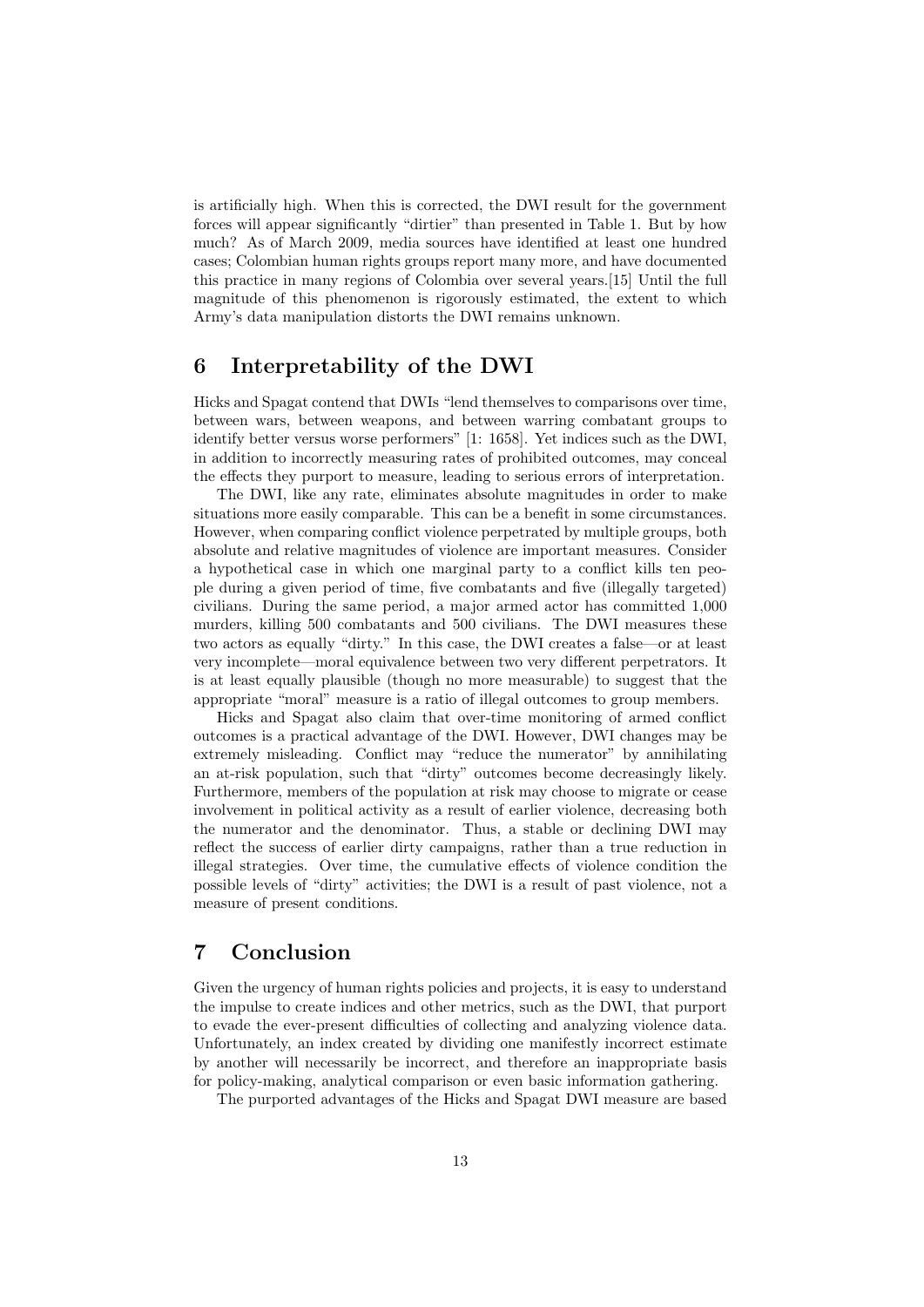on the false assumption that reporting rates are equal or very similar across different strata of violence, time and locations. If this assumption is not met and it seldom is—DWI measures reflect the considerable errors and biases of the given single data source, as we showed in examples from the Salvadoran, Guatemalan, Colombian and Timorese cases. We question the basic utility and applicability of DWIs in the context of armed conflict. More generally, we argue that inattention to issues of bias promotes the over-confident, and therefore irresponsible, use of statistics in policy debates affecting human rights and human security.

There are no simple solutions to bad data. Statistical and demographic methods, while complex, still provide the only proven methods for adjusting for and modeling differential coverage of data collection systems, data missingness, inadvertent or deliberate selection bias and, by implication, the true patterns and magnitudes of violence. Yet numbers retain immense rhetorical power and are often immediately necessary. In this context, the solution is investment: in multiple data collection efforts, thoughtful data management protocols, and above all in technologies that can make statistical and demographic methods faster and cheaper.

### 8 References

[1] Hicks MH-R, Spagat M (2008) "The Dirty War Index: A public health and human rights tool for examining and monitoring armed conflict outcomes." PLoS Med 5(12): e243. doi:10a.1371/journal.

[2] International Committee of the Red Cross (ICRC), Protocol Additional to the Geneva Conventions of 12 August 1949, and relating to the Protection of Victims of Non-International Armed Conflicts (Protocol II), 8 June 1977,1125 UNTS 609,, available at: http://www.unhcr.org/refworld/docid/ 3ae6b37f40.html.

[3] See http://www.hicn.org/research\_design/rdn5.pdf.

[4]Guzmán, Daniel, Tamy Guberek, Amelia Hoover, and Patrick Ball. 2007. "Missing People in Casanare" Benetech white paper. Online at

http://www.hrdag.org/resources/publications/casanare-missing-report. pdf.

[5] Ball, Patrick, Tamy Guberek, Daniel Guzm´an, Amelia Hoover, and Meghan Lynch. 2007. "Assessing Claims of Declining Lethal Violence in Colombia." Benetech. Online at

http://www.hrdag.org/resources/publications/CO-PN-CCJ-match-working-paper. pdf.

[6] Silva, Romesh and Patrick Ball. 2007. "The Demography of Conflict-Related Mortality in Timor-Leste (1974-1999): Empirical Quantitative Measurement of Civilian Killings, Disappearances & Famine-Related Deaths." In Statistical Methods for Human Rights, J. Asher, D. Banks and F. Scheuren, eds. New York: Springer.

[7] Guberek, Tamy, Daniel Guzm´an, Romesh Silva, Kristen Cibelli, Jana Asher, Scott Weikart, Patrick Ball and Wendy M. Grossman. March 2006. "Truth and Myth: Human Rights Violations in Sierra Leone, 1991-2000."A Report by the Benetech Human Rights Data Analysis Group and the American Bar Association's Central European and Eurasian Law Initiative.